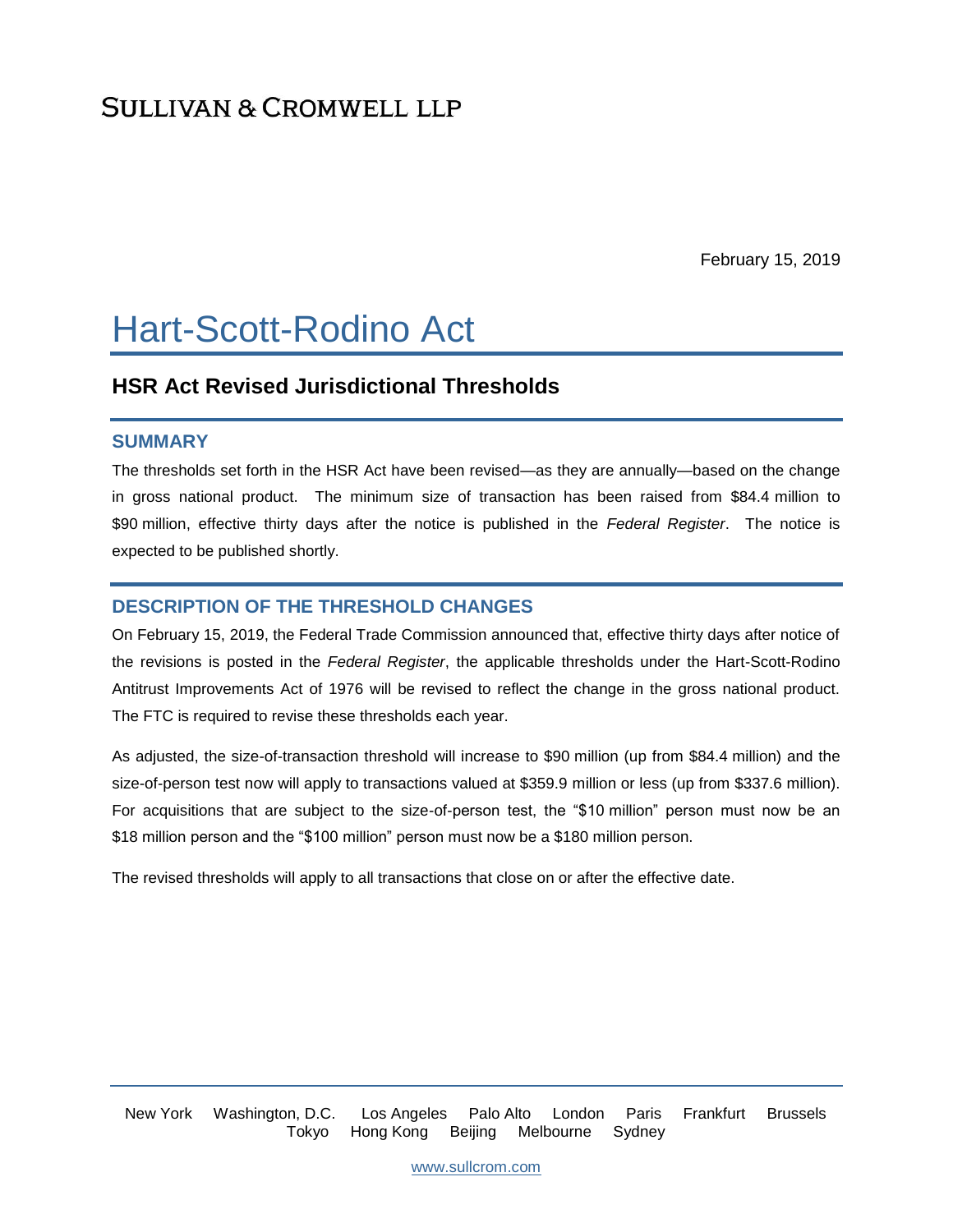## **SULLIVAN & CROMWELL LLP**

The filing fee thresholds will be revised as follows:

| <b>Original</b><br><b>Thresholds</b> |             | <b>New</b><br><b>Thresholds</b> |               |   | Fee     |  |
|--------------------------------------|-------------|---------------------------------|---------------|---|---------|--|
| S                                    | 50 million  | \$.                             | 90 million    | S | 45,000  |  |
| \$                                   | 100 million | S.                              | 180 million   |   | 125,000 |  |
| \$                                   | 500 million |                                 | 899.8 million |   | 280,000 |  |

\* \* \*

Copyright © Sullivan & Cromwell LLP 2019